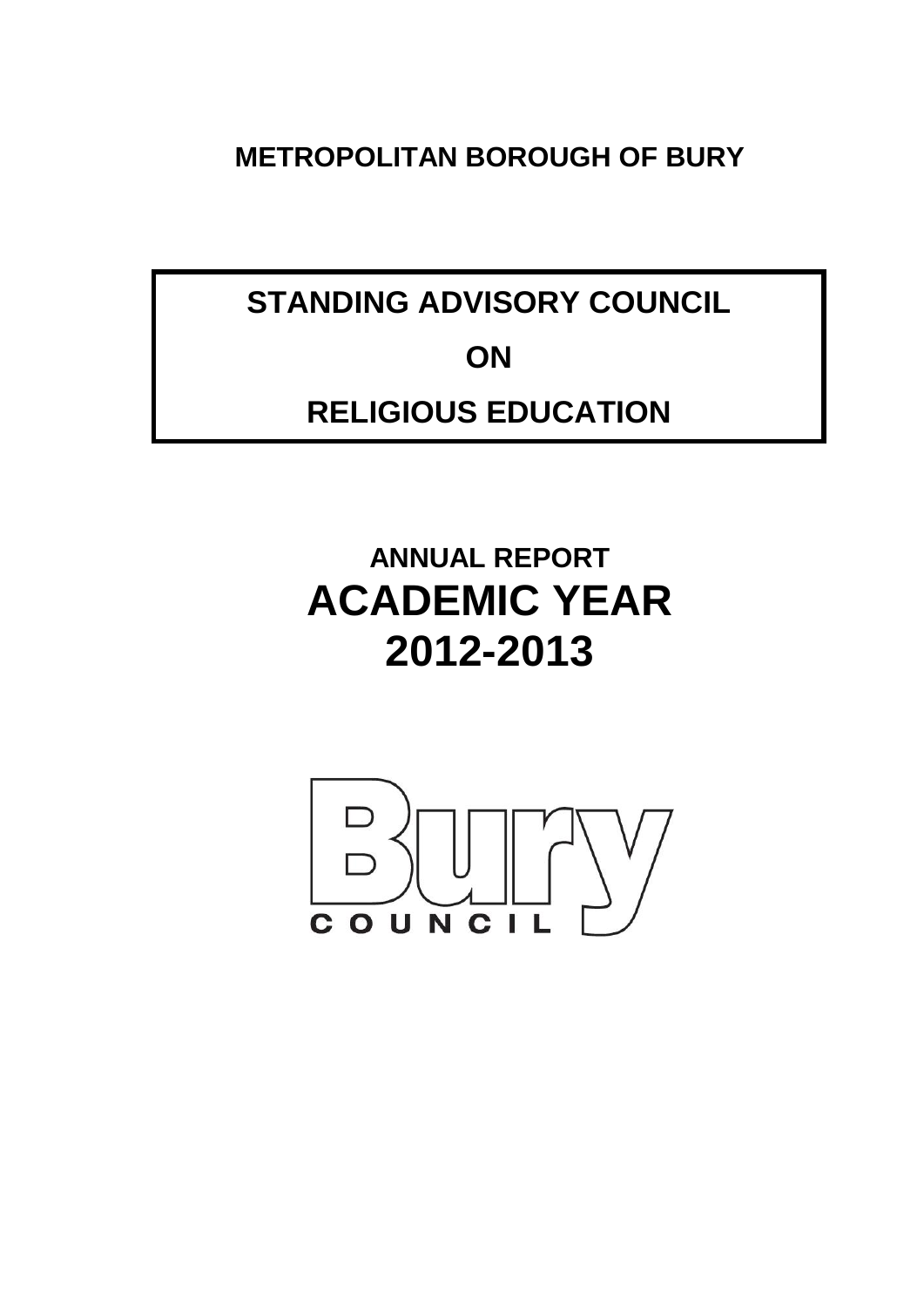

## **Chair's Foreword**

I commend to you the Annual Report of Bury SACRE (Standing Advisory Council on Religious Education) for the academic year ending August 2013, this being the  $24<sup>th</sup>$  such report.

We have managed to maintain our SACRE activities for a further year, albeit on a smaller scale. The Local Authority has continued to withdraw administrative support and Central Government is seemingly disinterested in the work of SACREs and the Department of Education no longer sets a deadline for receiving our Reports. However they are now archived by NASACRE (the National Association of SACREs) and in fairness I should admit that, after special pleading, the Council did agree to pay our annual subscription to that body – a gesture of recognition.

The SACRE remains a statutory body charged with monitoring the delivery of the RE curriculum and Collective Worship. We have continued to make visits to schools to observe "Assembles" and to discuss RE teaching – though more limited in scope than we would have liked. We are grateful to the schools we have visited for making us welcome.

Without the voluntary efforts of John Wilson (recently retired Deputy Director of Education for Manchester Diocese) and Gail Branch (former part-time RE adviser), it would be hard to operate. Between them they have arranged for RE teachers to attend a Training Day on "Creativity and Enquiry in RE" at the Village Hotel, for us to hear speakers at Whitefield Synagogue and at the Professional Development Centre and kept our meetings on track.

RE continues to be discussed and supported in both the national papers and the religious press. The All Party Committee of MPs is getting more involved in endorsing the importance of RE, while the RE Council of England and Wales produced an excellent RE Subject Review last June. Things are moving nationally and I feel strongly that our local SACRE should strive to support future provision in Bury.

## **Councillor Roy-Edward Walker BA, M Ed**

## **Chairman, Bury SACRE**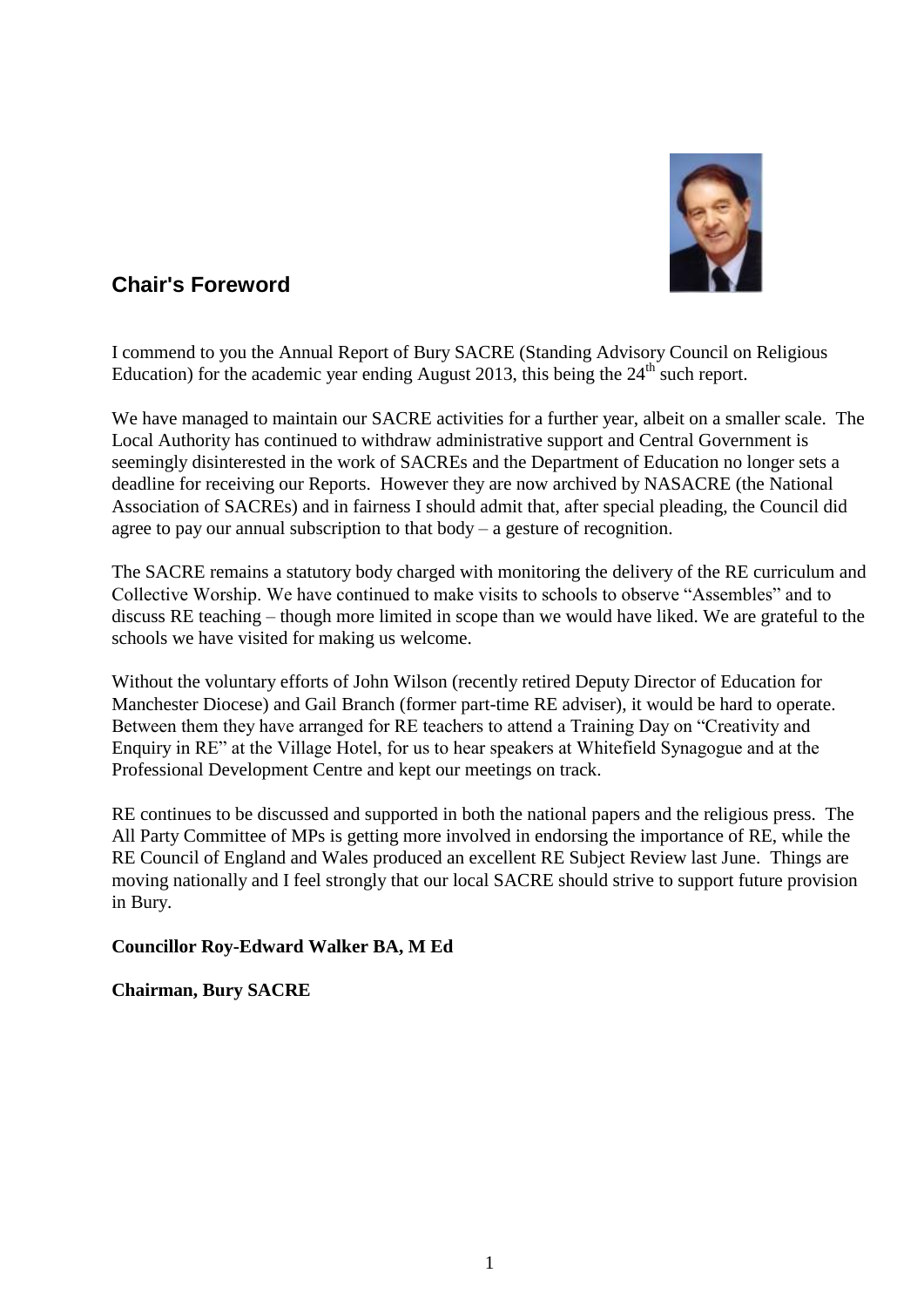## **Table of contents Page**

| Chair's Foreword           |                                                            |   |
|----------------------------|------------------------------------------------------------|---|
| Table of contents          |                                                            | 2 |
| What is SACRE?             |                                                            | 3 |
|                            | How is SACRE composed?                                     | 3 |
| Overview                   |                                                            |   |
| $\left( 1\right)$          | National                                                   | 3 |
| (ii)                       | Local                                                      | 5 |
| <b>Religious Education</b> |                                                            |   |
|                            | (i) Local Agreed Syllabus                                  | 6 |
| (ii)                       | Standards in RE                                            | 6 |
|                            | (iii) Methods of teaching                                  | 6 |
| Collective worship         |                                                            | 7 |
|                            | Links with other agencies                                  | 7 |
| <b>Further information</b> |                                                            | 8 |
| <b>Appendices</b>          |                                                            |   |
|                            | 1. Table of GCSE Religious Studies results                 | 9 |
|                            | 2. Visits to schools to observe acts of collective worship |   |

| 3. Composition of SACRE – members and officers |  |
|------------------------------------------------|--|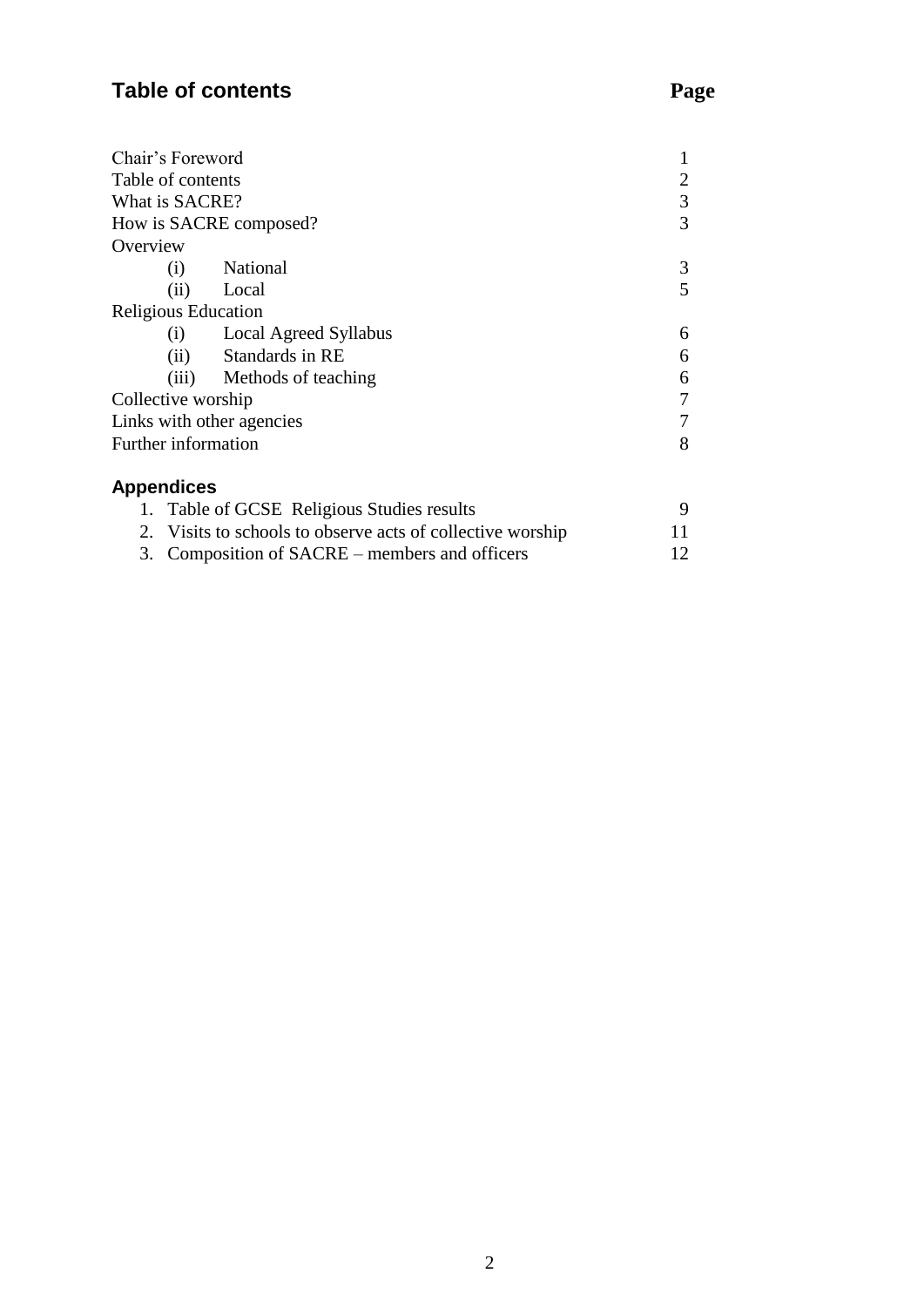## **What is the Standing Advisory Council on Religious Education (SACRE)?**

Bury, like all local authorities, has to establish and support a SACRE, 'to advise the authority on matters connected with religious education and collective worship' in schools. In particular, it can:

- advise the local authority on methods of teaching, the choice of teaching materials and the provision of teacher training;
- require the authority to review its Agreed Syllabus for Religious Education at least once every five years;
- determine whether a community school may be exempted from the requirement to provide collective worship which is wholly or mainly of a broadly Christian character.

## **How is SACRE composed?**

SACRE has four committees whose membership is drawn from local religious communities, representatives of teacher associations and local councillors.

Committee A comprises members nominated by the Roman Catholic and Free Churches and the Jewish and Muslim faiths; three members representing the Church of England make up Committee B; Committee C has local representatives of the teacher associations and Committee D consists of three local councillors. Each committee has one vote and there is provision for co-opted, non-voting members.

SACRE elects the Chair and Deputy Chair from amongst its membership. For 2012 - 2013 Councillor R E Walker, a representative of the Local Authority (LA), was re-elected Chair and Mrs B Goldstone, a representative of the Jewish community, was re-elected Deputy Chair.

The term of office of each of the members has been fixed at three years although they are eligible for re-appointment by their nominating body.

## **Overview**

## **(i) National:**

Religious Education began the year in a weak position:

- It had been excluded from the subjects that counted towards the English Baccalaureate (EBacc), a reduction in status which appeared to be having an effect on the number of students studying the subject at GCSE level. This would potentially have serious knock-on effects to the sixth form and key stage 3 and ultimately to the number studying the subject in Higher Education and by those coming into teaching.
- The slashing of RE places for post-graduate training of teachers and the removal of bursaries further threatened the supply of specialist RE teachers.
- Announcements of the changes to GCSE qualifications also led to the loss of credibility of the short-course GCSE in Religious Studies. This course had motivated increasing numbers of students to continue studying the subject to 16 but the decision not to count short courses in students' GCSE points' scores and in school league tables had led to fewer being examined in the course in 2012.
- There were also the uncertainties of national curriculum reform which excluded RE from the process. The review of RE was, however, being undertaken on sparse resources by the Religious Education Council of England and Wales.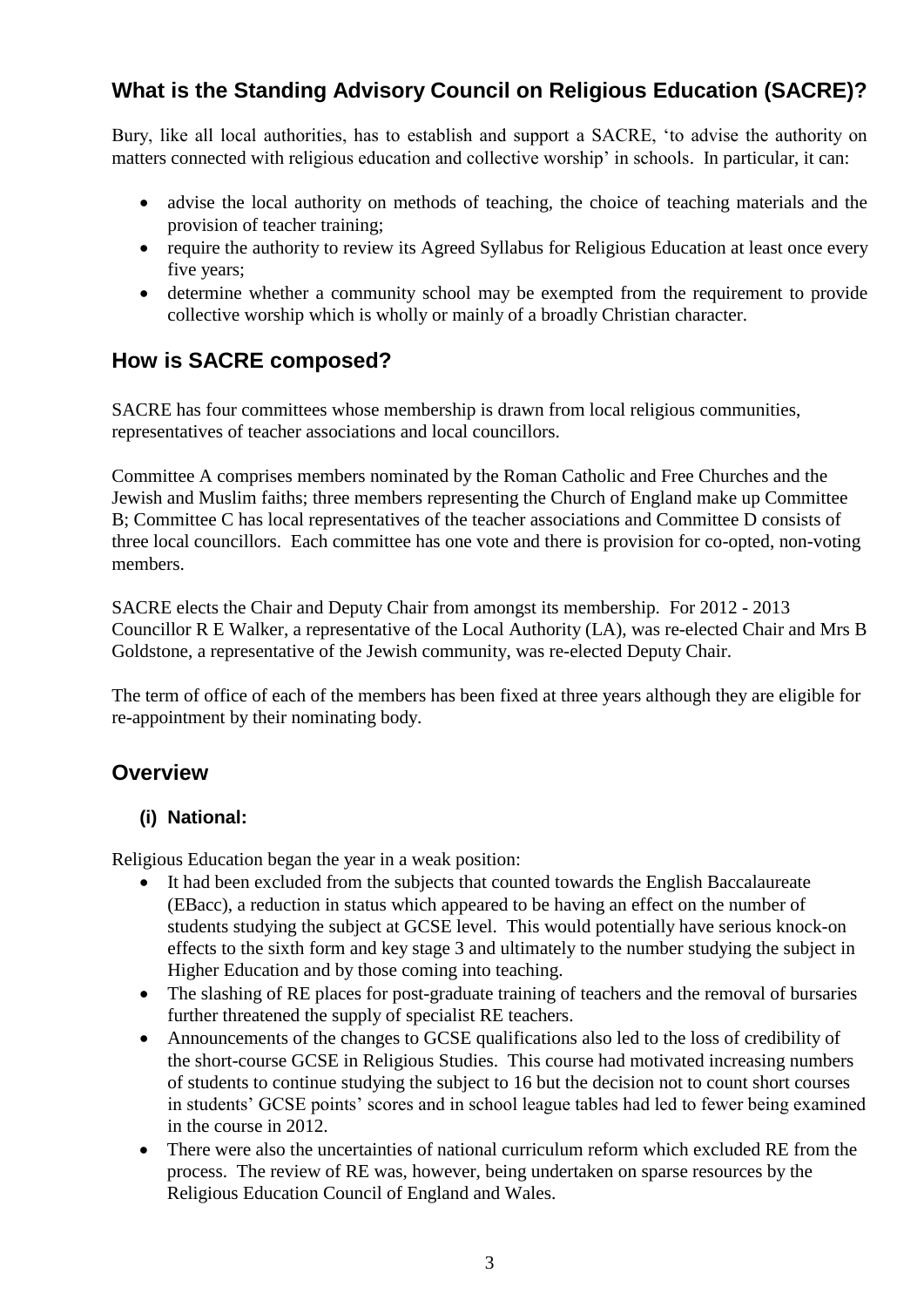Several organisations interested in the strength and future of Religious Education have been working to convince the Government of the need to provide more support:

- The Religious Education Council of England and Wales helped to establish an All-Party Parliamentary Group on RE, chaired by Stephen Lloyd MP. In March it produced a report as the result of an inquiry into teacher training and provision in RE. It reported on some depressing findings such as:
	- $\triangleright$  about a half of primary teachers and trainee teachers lack confidence in teaching RE;
	- $\triangleright$  about a half of subject leaders in primary schools lack the expertise or experience to undertake their role effectively;
	- $\triangleright$  over 50% of teachers of RE in secondary schools have no qualification or appropriate expertise in the subject
	- $\triangleright$  the inclusion of non-specialists in the total number of RE teachers given by the DfE gives the false impression that we have enough RE teachers and skews the statistics regarding the need to train more RE specialists.
- It also made recommendations to the DfE, Higher Education institutions, school leaders and to local authorities. It asked the latter to ensure sufficient resources are made available to enable SACREs to:
	- $\triangleright$  provide high quality RE support;
	- $\triangleright$  monitor the quality of the provision and staffing of RE; and
	- $\triangleright$  develop networks to share good practice in RE
- In July, Stephen Lloyd MP launched an Early day motion on Religious Education and Toleration, recognising the contribution the subject plays in fostering mutual understanding and respect between people with different religious and non-religious beliefs.
- The National Association of Teachers of Religious Education (NATRE) researched and published a report on RE in 679 self-selecting primary schools and are working on a similar report on secondary RE. The report concludes that:
	- $\triangleright$  Teachers are most likely to hold the position of RE subject leader for fewer than two years and least likely to continue beyond 5 years.
	- $\triangleright$  Most teachers regard the resourcing of RE as 'adequate' but schools with a religious character are more likely to describe resourcing as 'more than adequate' than schools without a religious character.
	- $\triangleright$  In just over three-fifths of schools, RE is taught solely by the class teacher. In other schools, classes are taught by, for example, a different teacher who specialises in RE, by a full or part time teacher who is covering the class-teacher's planning, preparation and assessment time or by a teaching assistant.
	- $\triangleright$  The amount of time allocated to the teaching of RE varies considerably between schools but especially between schools with and without a religious character. In 37% of schools without a religious character, RE is allocated less than 45 minutes per week and in 10% of these schools, less than 30 minutes. In schools with a religious character, 13% of schools allocate less than 45 minutes per week to RE and 3% less than 30 minutes. There is very little difference between the time allocated to RE, History and Geography in the schools that responded.
	- $\triangleright$  The provision for RE in initial teacher training in RE is insufficient to allow beginning teachers to feel confident about delivering the subject.
	- $\triangleright$  In consequence, less than 5% of primary teachers described themselves as feeling very confident about teaching RE when they started teaching and 37% as only reasonably confident. In addition, only 47.7% of teachers currently teaching RE describe themselves as 'very confident'.
	- $\triangleright$  The most popular resources teachers used to support planning and assessment are the local agreed syllabus (77.6% said they used it regularly), web-based resources (67.2%)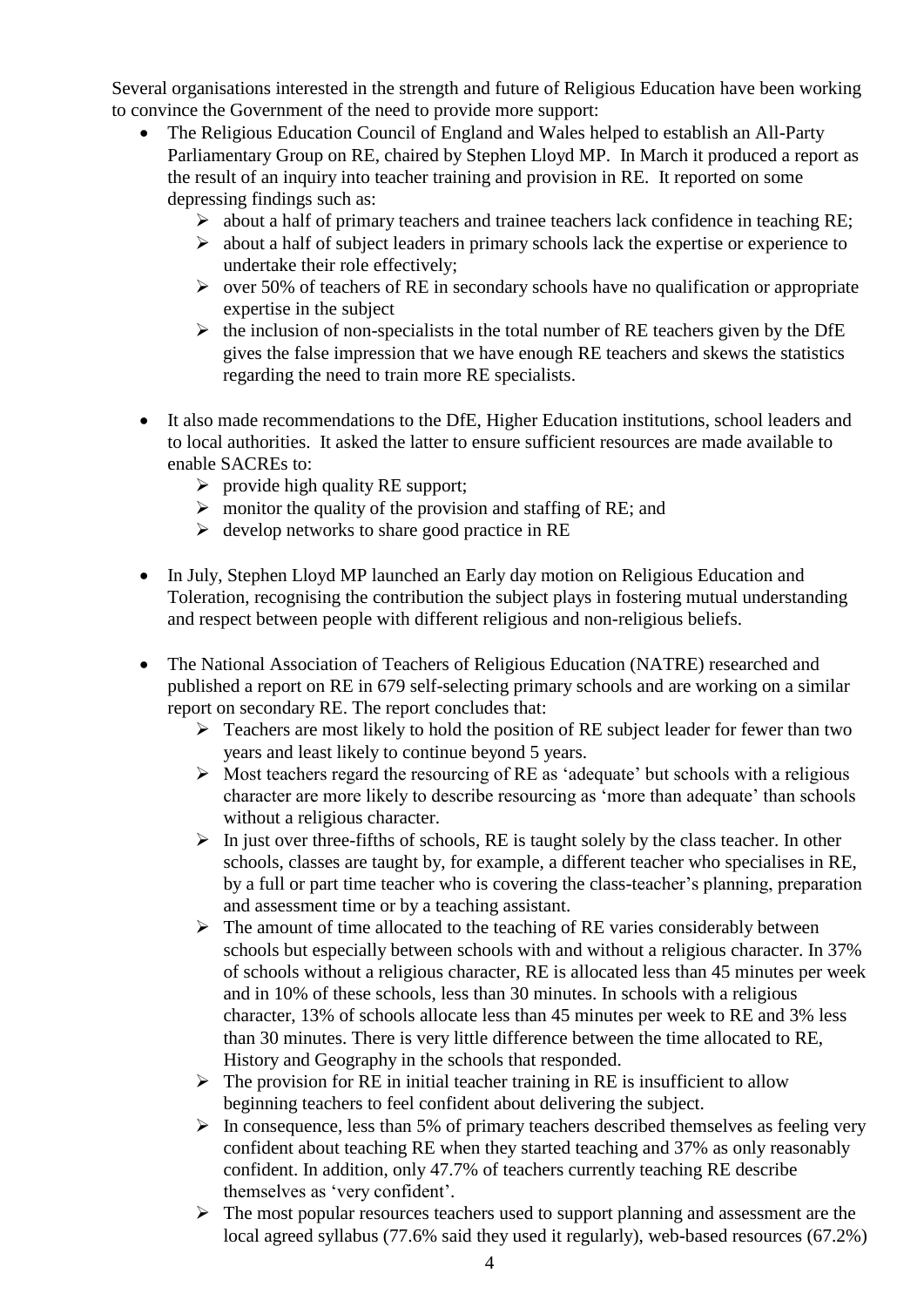and local schemes of work (41.3%). Teachers also occasionally use material produced by NATRE/RE Today and QCA/QCDA units of work.

 Ofsted's three year 'long' report on RE was awaiting publication at the end of the academic year.. This is the distillation of themed inspections in 90 primary and 90 secondary schools and is thought to be likely to outline a decline in RE provision.

There have been a few more positive developments:

- During the year, Mr Gove announced that, although the EBacc would continue as originally envisaged, a more crucial measure of student performance would be based on the best eight GCSE subjects, which could include Religious Studies.
- Towards the end of the academic year there was a further hopeful sign. On 3 July the Archbishop of Canterbury, Justin Welby, called together a large number bishops and Diocesan Directors of Education to talk about the Church of England's schools and other aspects of education policy. One of the speakers was Michael Gove. In answer to a question from the Bishop of Oxford, he said about RE, "I don't think I've done enough," and added, "I thought its [RE's] special status was protection enough." Time will tell whether any improvement will result.
- The RE Review has been taking place during 2012/13. A draft document was produced for consultation in June and July. The final, non-statutory guidance for the subject will be produced early in the autumn term.

## **(ii) Local**

This report, covering the year from September 2012 to August 2013, is the result of the continuing co-operation between the SACRE and Bury Children's Service. Information and statistics have been collected and collated by officers representing both groups.

The SACRE is keen to promote and protect Religious Education and collective worship within the Borough's schools. The membership takes its responsibilities seriously and the results of its efforts and constant encouragement are recorded here, including comments on visits to schools by SACRE members to observe acts of collective worship and monitor Religious Education.

Members support and attend a range of additional events, including the Holocaust Memorial Event.

SACRE values its links with other agencies in the local community and beyond. For many years visiting speakers have been welcomed to SACRE meetings to speak on matters concerning principles of faith, aspects of education and community cohesion. Mary Maguire spoke at the autumn term meeting on the Good Life Orphanage in Kenya and the links which two Bury schools have with the Orphanage. The spring term meeting was addressed by Melanie Griffin of Bury's Curriculum and Language Access Service. In the summer term, Revd Steve Williams and David Arnold, joint Chairs of the Greater Manchester Council of Christians and Jews spoke about the organisation. Presentations such as this have proved to be most valuable and will continue in future meetings.

Also in the summer term a very well received course was run for RE subject leaders in primary schools in combination with Manchester Diocese. Lat Blaylock, a nationally renowned figure in religious education led the day on Creativity and Enquiry in RE.

Bury SACRE remains conscious that there is still much to do and there are no signs of complacency amongst its members. Its outward and visible signs of action come as a result of the high degree of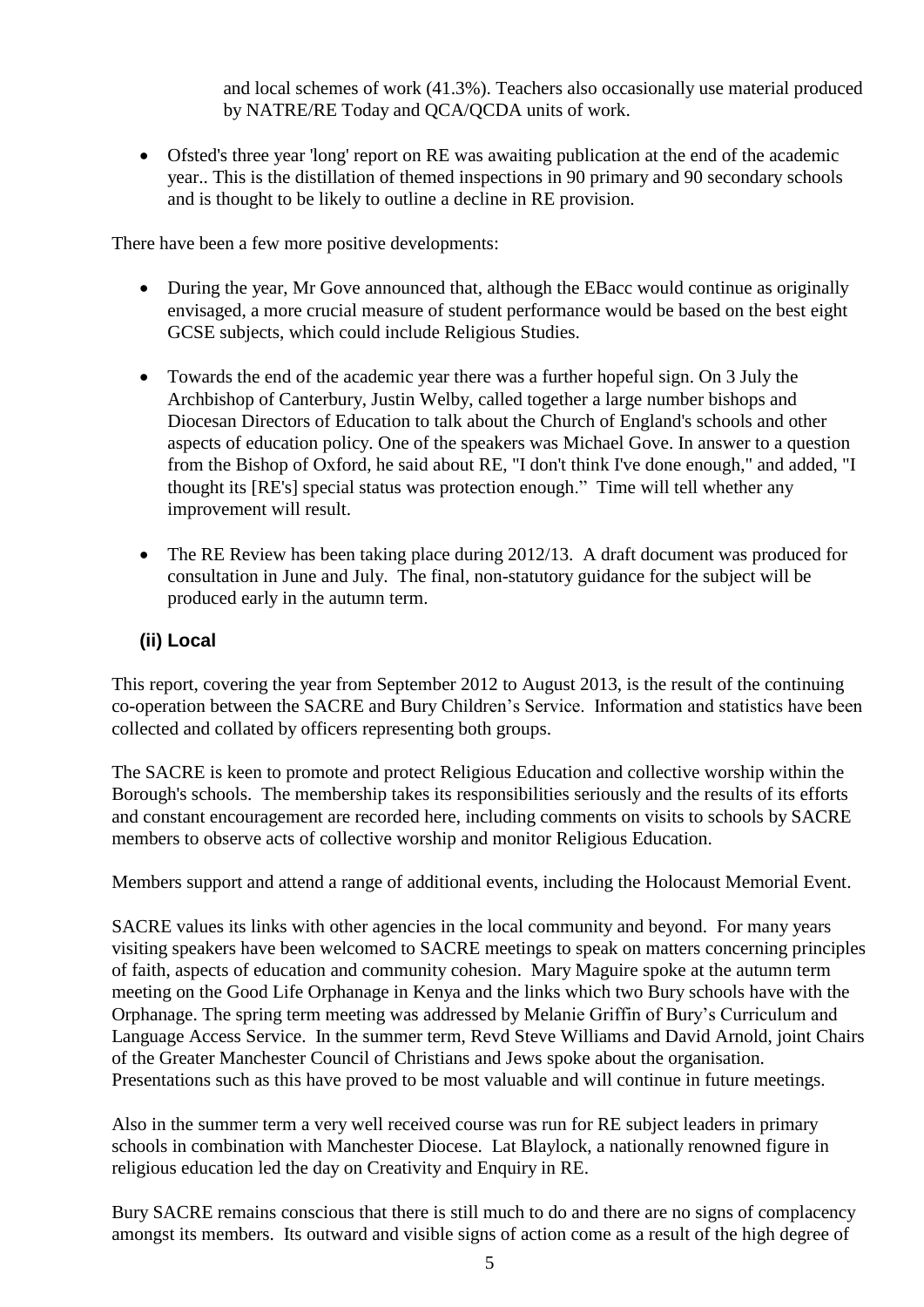inter-dependence and mutual responsibility between members, outside agencies and others, including schools, within the partnership.

## **Religious Education**

## **The Agreed Syllabus**

Community and voluntary controlled schools have to provide religious education in accordance with the local agreed syllabus. The present syllabus was adopted in November 2007 for five years. SACRE decided not to request a review during 2012/13 because of the review being undertaken by The Religious Education Council of England and Wales corresponding to the Government sponsored review of national curriculum subjects. This will be published in the autumn term 2013.

## **Standards in RE**

SACRE members have visited three primary schools during 2012-13, following their Ofsted inspections, to gather evidence on religious education. These visits indicate that standards are at least in line with national expectations.

GCSE results are provided in Appendix 1.

## **Full course GCSE**

911 students were entered for the full GCSE course in 2013, an increase from 840 in 2012. There was a reduction in the grades since the last year; the percentages of students achieving A\* or A grades fell from 35.5% in 2012 to 29.7% in 2013, compared with 30.9% nationally. Although dropping from last year's results, Bury schools outperformed schools nationally with grades at A\* to C; 74.5% in 2013 compared with 77% last year and 72.4% nationally. 98.9% of students entered in 2013 earned a grade at A\* to G as against 99.4% in 2012 and 95% nationally.

The Bury schools which provide most of the entries to the full course are the two Catholic High Schools and Bury Church of England High School. Well over half of the students (56.1%) entered at Elton High School and nearly half (48.5%) of those from Bury Church High School gained A or A\* grades. Castlebrook High and Phillips High Schools and St Gabriel's High also outperformed the national average at these top grades. Only Radcliffe Riverside and Tottington High did not enter any student for the full GCSE course; the other community high schools entered between 15 and 41.

All eleven students entered from The Phillips High School gained a pass at A\* to C, whilst Parrenthorn High School (88.2%), The Elton High School (87.8%), Bury Church High School (79.9%), St Gabriel's (79.4%), Castlebrook (78.6%), The Derby High School (75.6%) and St Monica's (72.8%) outperformed the national average.

All students entered at Broad Oak High, Bury Church High, Castlebrook High, Manchester Mesivta, Phillips High, St Gabriel's High, The Derby High and The Elton High Schools gained a pass at A\* to G.

## **Short course GCSE**

950 students were entered for the short course GCSE in Religious Studies, a considerable increase on the 2012 figure of 834. The combined numbers for GCSE entries of 1861 is the highest on record over recent years. Castlebrook, Parrenthorn, Phillips, Prestwich, Derby and Tottington High Schools entered the majority of their Year 11 students for the short course. Elton entered around half its Year 11 but Broad Oak, Manchester Mesivta, Radcliffe Riverside, St Monica's and Woodhey did not enter any students.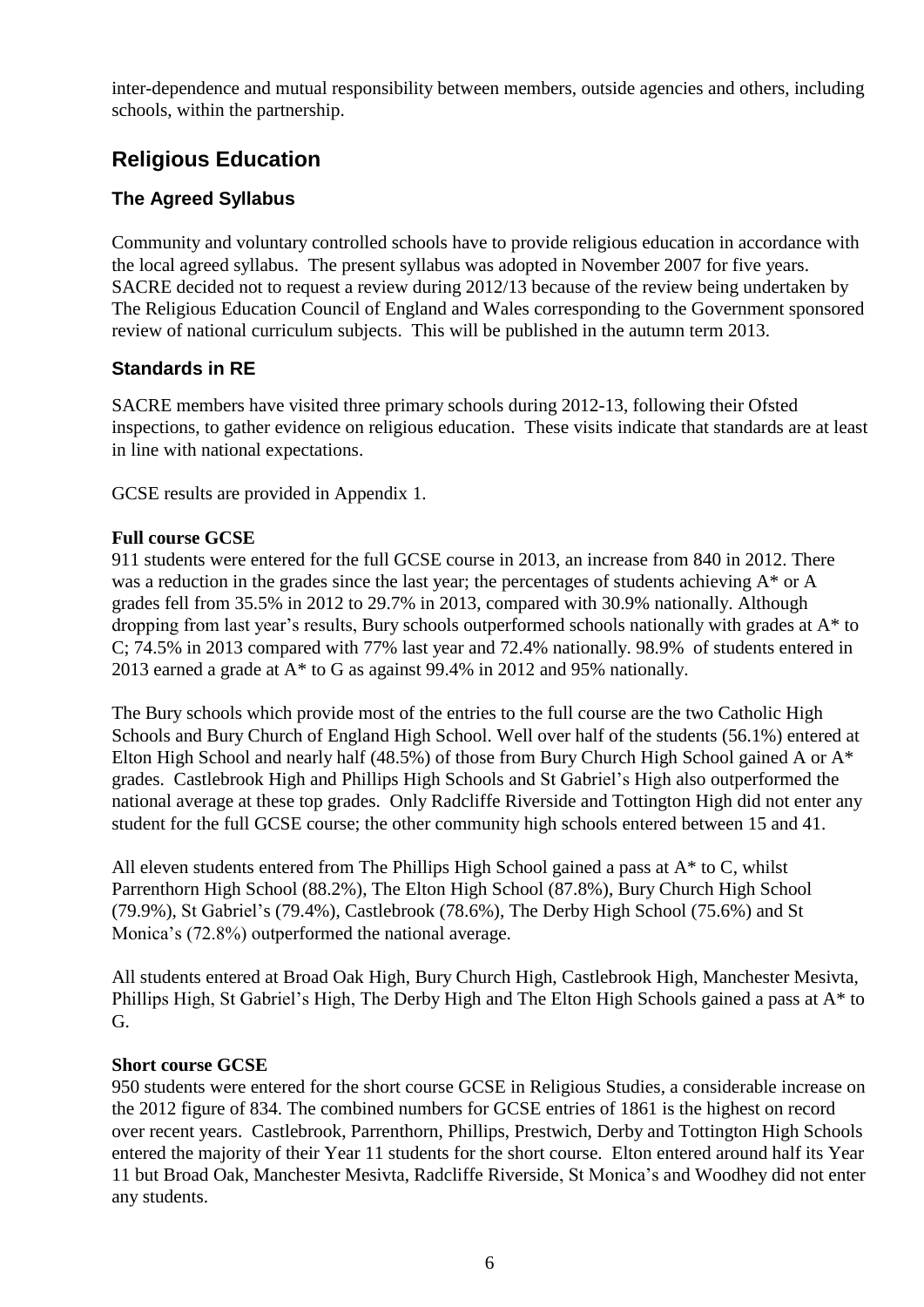Bury schools' combined results show a reduction since 2012 and did not reach the national percentage passes at A\* and A (14.5 % compared with 18.7% nationally) or at A\* to C (49.5% compared with 53.9% nationally). However, Parrenthorn High and Elton High considerably outperformed the national averages at all levels.

## **Methods of teaching, choice of materials, teacher training**

The present agreed syllabus encourages a varied use of teaching methods, choice of materials and cross-curricular links, dependent upon the topic or theme being presented. It also requires that children learn about religion and learn from religion.

Gail Branch, a primary school headteacher and member of SACRE, has hosted network meetings to discuss teachers' needs in the light of the R.E. Syllabus, to provide resources for staff in schools and share good practice. Individual support has sometimes been provided for teachers in both primary and high schools.

The LA maintains a selection of RE resources at its local Development and Training Centre, which are available on loan to support the delivery of Religious Education and Collective Worship in schools. These include books, CDs, religious artifact and posters. Some schools take advantage of the materials on offer. The artefact boxes are in high demand, although many schools are continuing to develop their own collections.

There have been no complaints about RE to SACRE during the period of this report.

## **Collective Worship**

SACRE monitors the provision of collective worship using the slender evidence from OFSTED reports, which give an indication of the quality of pupils' spiritual, moral, social and cultural development.

In order to enhance the information on this issue, members of SACRE visited three primary schools in 2012 - 13 to observe acts of collective worship. The outcomes of these visits are reported to SACRE. An overview of the visits is in Appendix 2. Thanks are expressed to the headteachers and governors concerned for their willingness to be involved in this programme of visits, which have been of great value to members of SACRE.

There have been no complaints to SACRE about collective worship, nor has any application from schools for a determination lifting the "wholly, mainly or broadly Christian" requirement from collective worship been received during the year.

## **Links with other Agencies**

Bury SACRE is a member of the National Association of SACREs (NASACRE), although no-one attended this year's NASACRE conference. The NASACRE newsletter password is made available to members.

Close links are maintained with the Department of Children's Services in Bury and various local agencies including the Manchester Diocesan Board of Education, the Salford Diocesan Schools Commission, the Free Church Federal Council, the Jewish Representative Council and the Bury Racial Equality Council. SACRE also works closely with the local churches and religious groups, the Teachers' Associations and all other nominating bodies.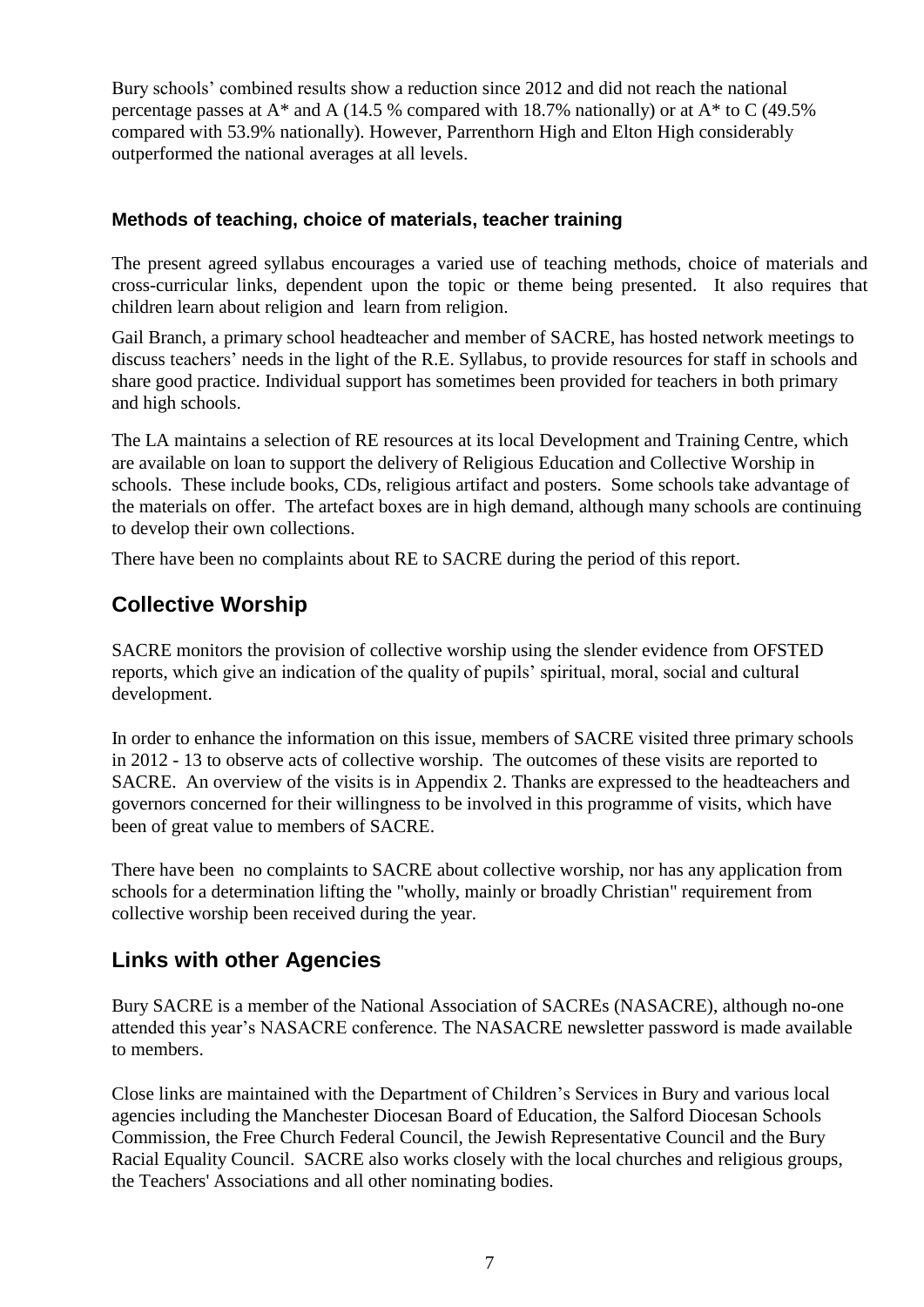## **For Further Information**

If further information on any matter contained in this report is required, please contact: John Wilson, Consultant to SACRE, e-mail: [j.r.wilson@cantab.net;](mailto:j.r.wilson@cantab.net) [tel:](Tel:015242) 015242 61594.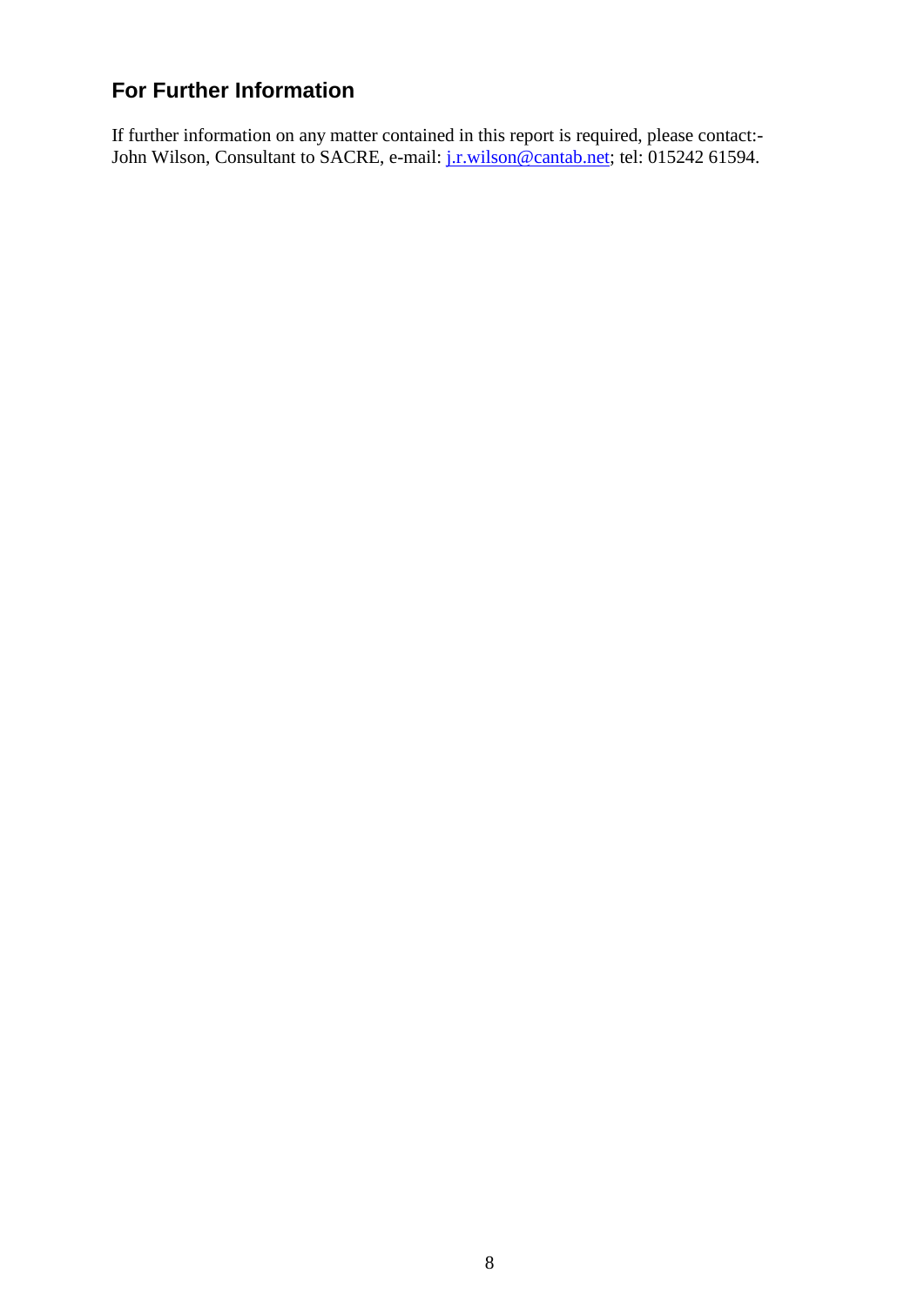## **APPENDIX 1: Religious Studies: GCSE Full Course**

|                     | <b>Number of Entries</b> |          |          | $%A^* - A$ |          |      |      |      | $%A^*$ - $C$ |      |       |      |      | $%A^* - G$ |       |       |       |       |       |       |
|---------------------|--------------------------|----------|----------|------------|----------|------|------|------|--------------|------|-------|------|------|------------|-------|-------|-------|-------|-------|-------|
|                     | 2009                     | 2010     | 2011     | 2012       | 2013     | 2009 | 2010 | 2011 | 2012         | 2013 | 2009  | 2010 | 2011 | 2012       | 2013  | 2009  | 2010  | 2011  | 2012  | 2013  |
| Broad Oak High      | 73                       | 63       | 67       | 35         | 15       | 4.1  | 3.2  | 6.0  | 5.7          | 13.3 | 46.6  | 52.4 | 46.3 | 60.0       | 53.3  | 100.0 | 100.0 | 100.0 | 100.0 | 100.0 |
| Bury Church High    | 136                      | 138      | 135      | 141        | 134      | 46.3 | 55.1 | 45.2 | 48.9         | 48.5 | 88.2  | 89.9 | 87.4 | 85.1       | 79.9  | 100.0 | 100.0 | 100.0 | 100.0 | 100.0 |
| Castlebrook High    | $\Omega$                 | 0        | 11       | 44         | 28       |      |      | 18.2 | 29.5         | 39.3 |       |      | 45.5 | 68.2       | 78.6  |       |       | 100.0 | 100.0 | 100.0 |
| Manchester Mesivta  | 29                       | 30       | 32       | $\Omega$   | 18       | 48.3 | 6.7  | 15.6 |              | 27.8 | 65.5  | 36.7 | 46.9 |            | 61.1  | 96.6  | 100.0 | 96.9  |       | 100.0 |
| Parrenthorn High    | 11                       | $\Omega$ | 10       | 14         | 17       | 45.5 |      | 20.0 | 28.6         | 29.4 | 90.9  |      | 80.0 | 100.0      | 88.2  | 100.0 |       | 100.0 | 100.0 | 94.1  |
| Philips High        | 45                       | 19       | 26       | 41         | 11       | 37.8 | 26.3 | 23.1 | 68.3         | 36.4 | 77.8  | 73.7 | 65.4 | 100.0      | 100.0 | 100.0 | 100.0 | 100.0 | 100.0 | 100.0 |
| Prestwich High      | 17                       | 0        | 42       | 17         | 34       | 5.9  |      | 0.0  | 5.9          | 11.8 | 47.1  |      | 26.2 | 52.9       | 52.9  | 94.1  |       | 88.   | 88.2  | 97.1  |
| Radcliffe Riverside |                          |          |          |            |          |      |      |      |              |      |       |      |      |            |       |       |       |       |       |       |
| High                | $\Omega$                 | 16       | $\Omega$ | 0          | 0        |      | 18.8 |      |              |      |       | 56.3 |      |            |       |       | 100.0 |       |       |       |
| St Gabriels High    | 180                      | 196      | 199      | 186        | 209      | 30.0 | 33.2 | 34.2 | 26.9         | 31.6 | 78.3  | 80.6 | 79.9 | 69.4       | 79.4  | 100.0 | 100.0 | 99.5  | 98.9  | 100.0 |
| St Monica's High    | 208                      | 214      | 212      | 225        | 213      | 41.3 | 43.9 | 50.0 | 39.1         | 23.9 | 87.0  | 84.6 | 90.1 | 80.4       | 72.8  | 99.5  | 99.5  | 99.5  | 100.0 | 98.1  |
| The Derby High      | 36                       | 42       | 22       | 50         | 41       | 41.7 | 26.2 | 13.6 | 6.0          | 19.5 | 86.1  | 71.4 | 81.8 | 58.0       | 75.6  | 94.4  | 100.0 | 100.0 | 100.0 | 100.0 |
| The Elton High      | 21                       | 19       | 55       | 48         | 41       | 47.6 | 68.4 | 60.0 | 43.8         | 56.1 | 100.0 | 89.5 | 96.4 | 79.2       | 87.8  | 100.0 | 100.0 | 100.0 | 100.0 | 100.0 |
| Tottington High     | $\Omega$                 | 14       | 21       | $\Omega$   | $\bf{0}$ |      | 57.1 | 28.6 |              |      |       | 78.6 | 90.5 |            |       |       | 100.0 | 100.0 |       |       |
| Woodhey High        | 27                       | 29       | 34       | 28         | 150      | 37.0 | 37.9 | 32.4 | 53.6         | 18.0 | 92.6  | 96.6 | 94.1 | 96.4       | 66.0  | 100.0 | 100.0 | 100.0 | 100.0 | 97.3  |
|                     |                          |          |          |            |          |      |      |      |              |      |       |      |      |            |       |       |       |       |       |       |
| <b>Borough</b>      | 783                      | 780      | 866      | 841        | 911      | 35.5 | 37.2 | 35.4 | 35.5         | 29.7 | 79.8  | 79   | 78.1 | 77         | 74.5  | 99.4  | 99.9  | 99.1  | 99.4  | 98.9  |
|                     |                          |          |          |            |          |      |      |      |              |      |       |      |      |            |       |       |       |       |       |       |
| <b>National</b>     |                          |          |          |            |          |      |      |      |              | 30.9 |       |      |      |            | 72.4  |       |       |       |       | 98.3  |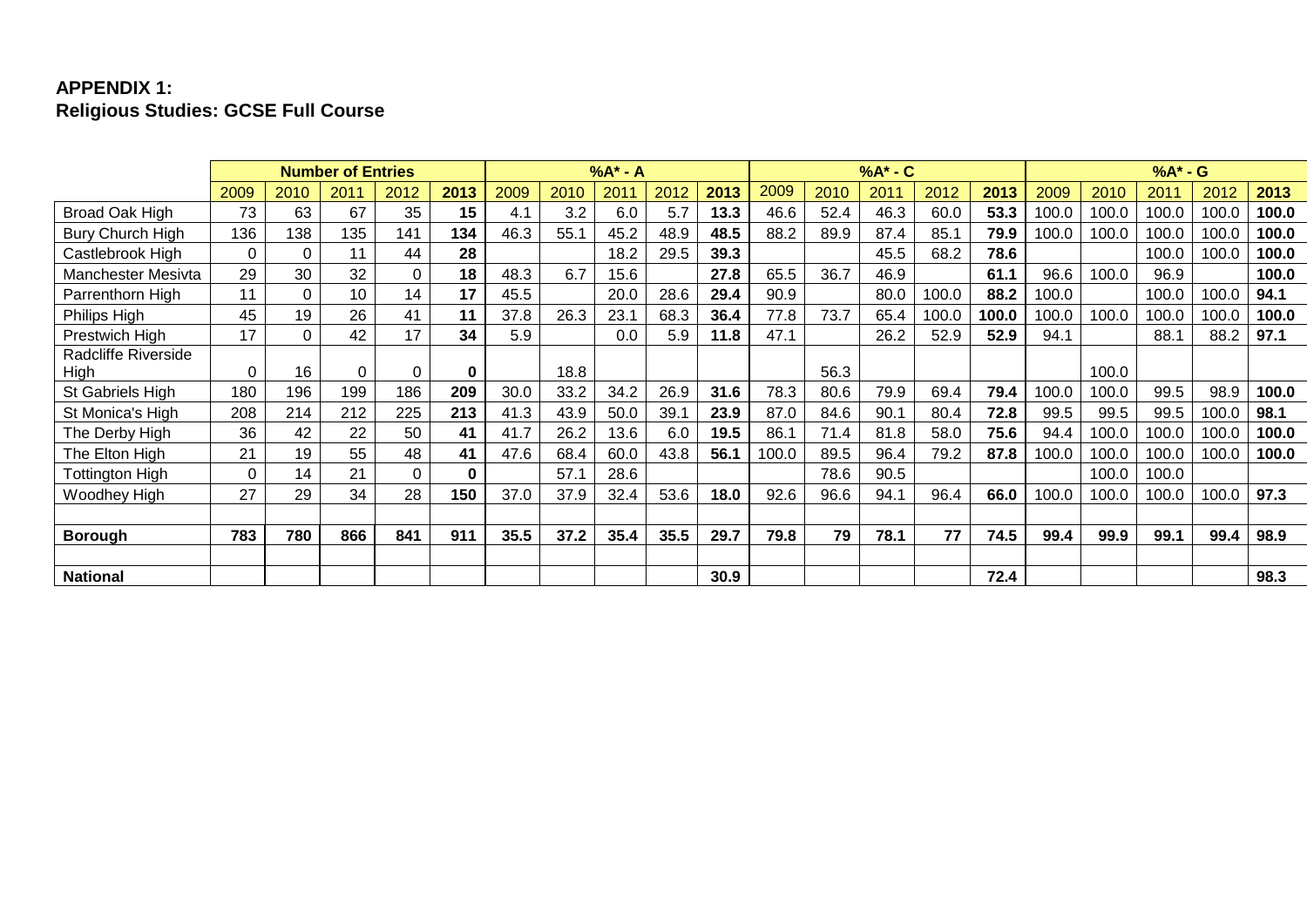## **Religious Studies: GCSE Short Courses**

|                           | <b>Number of entries</b> |                  |          |      | $%A* - A$ |      |      | $%A*$ -C |      | $%A*$ - G |       |       |
|---------------------------|--------------------------|------------------|----------|------|-----------|------|------|----------|------|-----------|-------|-------|
|                           | 2011                     | 2012             | 2013     | 2011 | 2012      | 2013 | 2011 | 2012     | 2013 | 2011      | 2012  | 2013  |
| <b>Broad Oak High</b>     | 17                       |                  | 0        | 0.0  | 100.0     |      | 5.9  | 100.0    |      | 100.0     | 100.0 |       |
| Bury Church High          | 19                       | 13               | 19       | 0.0  | 7.7       | 0.0  | 21.1 | 38.5     | 10.5 | 100.0     | 100.0 | 89.5  |
| Castlebrook High          | 22                       | 97               | 121      | 36.3 | 3.1       | 5.8  | 90.9 | 28.9     | 35.5 | 100.0     | 88.7  | 95.0  |
| <b>Manchester Mesivta</b> | $\theta$                 | $\theta$         |          |      |           |      |      |          |      |           |       |       |
| Parrenthorn High          | 146                      | 139              | 142      | 36.3 | 39.6      | 29.6 | 74.7 | 79.1     | 75.4 | 98.6      | 97.1  | 100.0 |
| Phillips High             | 142                      | 121              | 147      | 11.3 | 0.8       | 6.1  | 63.4 | 17.4     | 29.3 | 97.2      | 95.0  | 95.2  |
| Prestwich High            | $\overline{0}$           | $\overline{0}$   | 118      |      |           | 0.8  |      |          |      |           |       | 94.1  |
| Radcliffe Riverside High  | 14                       | $\overline{0}$   | $\bf{0}$ | 0.0  |           |      | 14.3 |          |      | 100.0     |       |       |
| St Gabriel's High         | 3                        | $\boldsymbol{0}$ | 2        | 0.0  |           | 0.0  | 33.3 |          | 0.0  | 100.0     |       | 100.0 |
| St Monica's High          |                          | $\overline{0}$   |          | 0.0  |           |      | 0.0  |          |      | 100.0     |       |       |
| The Derby High            | 88                       | 94               | 143      | 2.3  | 2.1       | 3.5  | 18.2 | 30.9     | 43.4 | 95.5      | 96.8  | 97.2  |
| The Elton High            | 74                       | 77               | 90       | 18.9 | 10.4      | 45.6 | 79.7 | 46.8     | 94.4 | 100.0     | 100.0 | 100.0 |
| <b>Tottington High</b>    | 137                      | 144              | 168      | 13.1 | 36.1      | 19.6 | 68.6 | 84.7     | 56.0 | 97.8      | 99.3  | 98.8  |
| Woodhey High              | 142                      | 148              | $\bf{0}$ | 38.0 | 8.1       |      | 84.5 | 45.3     |      | 98.6      | 95.9  |       |
|                           |                          |                  |          |      |           |      |      |          |      |           |       |       |
| <b>Borough</b>            | 805                      | 834              | 950      | 20.5 | 16.2      | 14.5 | 64.1 | 50.2     | 49.5 | 98.1      | 96.3  | 97.1  |
|                           |                          |                  |          |      |           |      |      |          |      |           |       |       |
| <b>National</b>           |                          |                  |          |      |           | 18.7 |      |          | 53.9 |           |       | 95.0  |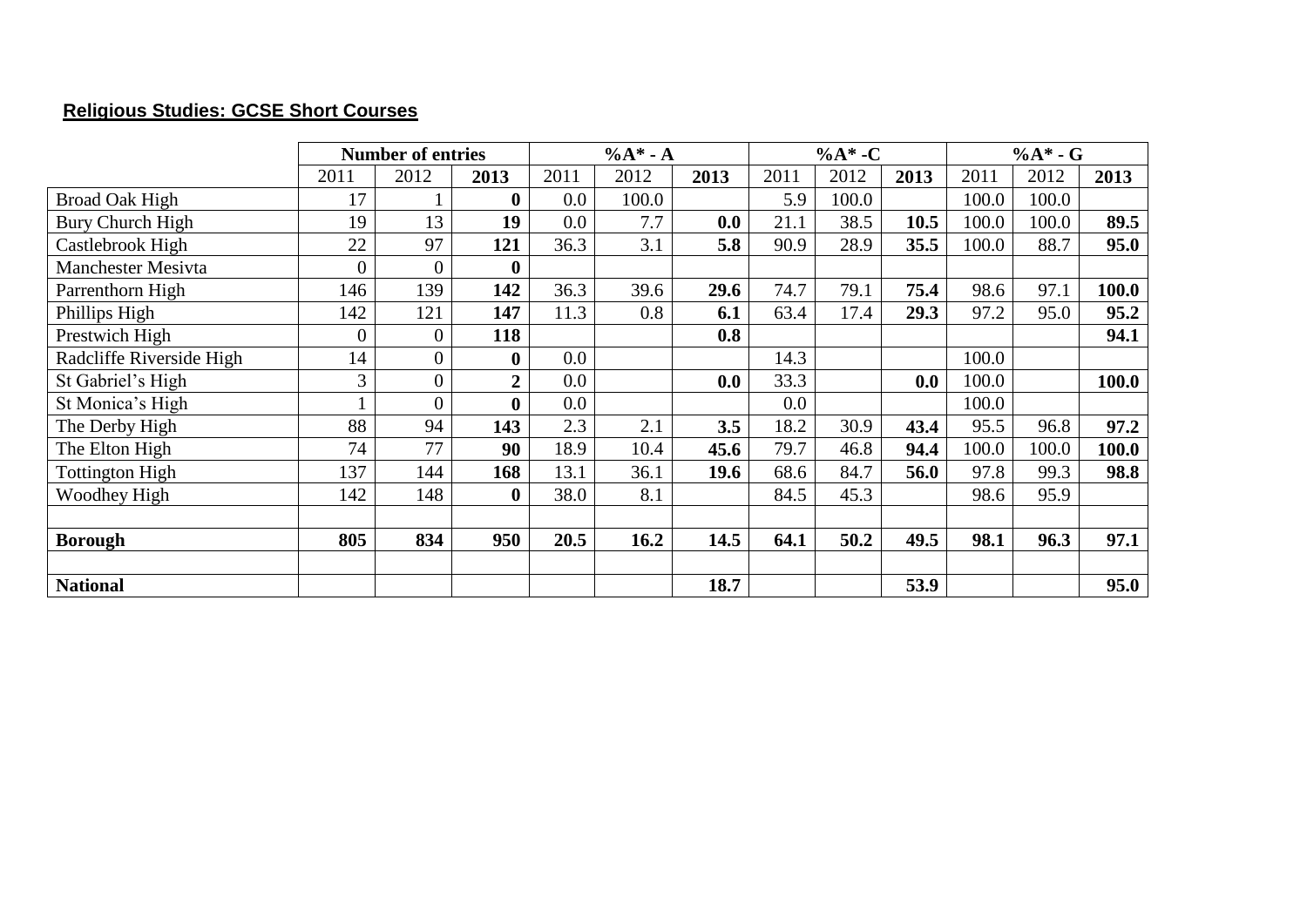## **APPENDIX 2**

## **SACRE VISITS TO SCHOOLS TO OBSERVE COLLECTIVE ACTS OF WORSHIP**

Visits were made to the following schools by members of SACRE.

| <b>School</b>                        | <b>Date</b>                    | <b>Attendees</b>                |  |  |  |  |  |
|--------------------------------------|--------------------------------|---------------------------------|--|--|--|--|--|
| <b>Sedgley Park Primary School</b>   | $17th$ September 2012          | Cllr R E Walker                 |  |  |  |  |  |
| <b>Holly Mount RC Primary School</b> | $22nd$ February 2013           | Cllr R E Walker<br>Mrs G Branch |  |  |  |  |  |
| <b>Heaton Park Primary School</b>    | 28 <sup>th</sup> February 2013 | Mrs B Goldstone<br>Mrs G Branch |  |  |  |  |  |

## **COMMENTARY**

SACRE thanks the headteachers, staff and pupils of the schools that several members have been privileged to visit this year. They have observed and taken part in memorable acts of worship on each occasion.

A notable feature has been the involvement of children in planning and leading several of the acts of worship observed and their fulsome participation overall. It is clear that they wholeheartedly enjoy and benefit from the worship the school provides. They join in any singing with enthusiasm and concentrate well on presentations. Children in the schools visited show a good knowledge of information given both earlier in the worship and on previous occasions.

Each school arranges worship to suit the age and background of the communities they serve and fulfil the legal requirements. Several schools receive very valuable, wholehearted involvement from the local priest. The schools make good use of prayers, music and visual aids in helping pupils and students to focus on the worship theme and the environment is used well to enable the appropriate atmosphere for worship. Children were well behaved and treated the occasion with the respect it deserved; they are quiet whilst entering the school hall, waiting and leaving. In all three schools, collective worship contributes well to the children's spiritual, moral and social development.